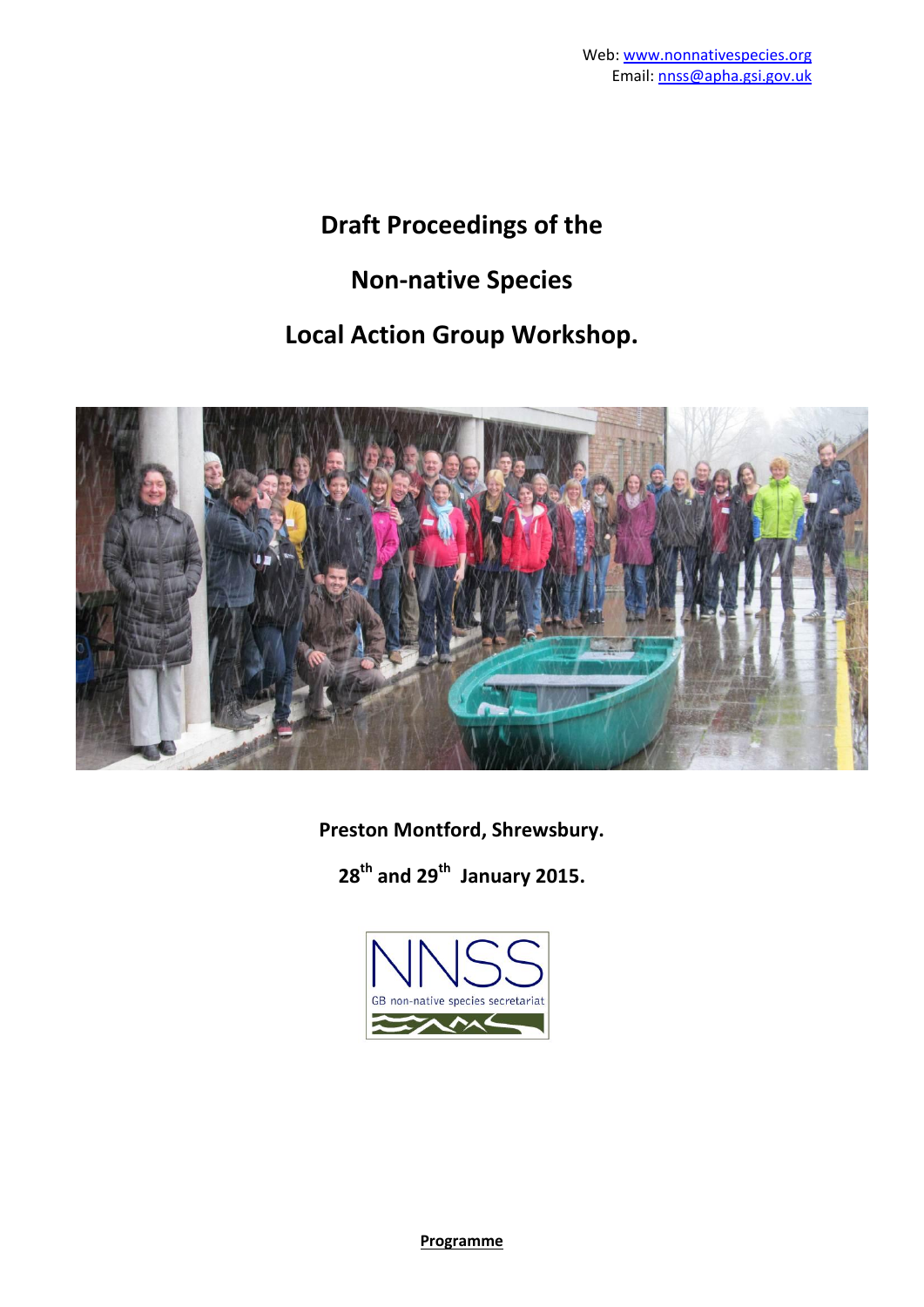On 28<sup>th</sup> and 29<sup>th</sup> January 2015 the GB Non-native Species Secretariat organised the sixth Local Action Group Workshop, funded by Defra, at Preston Montford Field Centre, Shrewsbury.

There were three themes to the Workshop:

- **1.** Alerts
- **2.** The future of Local Action Groups
- **3.** Biosecurity and Check Clean Dry

#### **Day 1**

- 11:30 Registration and refreshments Lunch
- **13:00** Welcome (Niall Moore Non-native Species Secretariat)
- **13:05** EU Regulation update and Control Orders (Niall Moore, NNSS)
- **13:25** GB Strategy Review (Olaf Booy, NNSS)
- **13:35** Community Protection Notices (Trevor Renals, Environment Agency)

#### **WORKSHOP 1: ALERTS**

- **13:45** Priority species and recording (Helen Roy, CEH)
- **14:00** Identification workshops and discussions
- **15:30** Refreshments
- **15:45** Summary of discussions

#### **LAG PRESENTATIONS**

- **16:00** Creeping water primrose (Jo Gore, Source to Sea)
- **16:10** *Sarracenia purpurea* and Venus fly trap (Catherine Chatters, New Forest)
- **16:20** Pevensey alien species project (Jane Birch, Environment Agency)
- **16:30** Invasive flora removal within the Ravensbourne catchment in South London (Lawrence Beale Collins, Thames21)
- **16:40** Commercial effects of invasive non-native species (Neil Huck, Ground Control)

#### **18.30 Evening Meal**

#### **Day 2**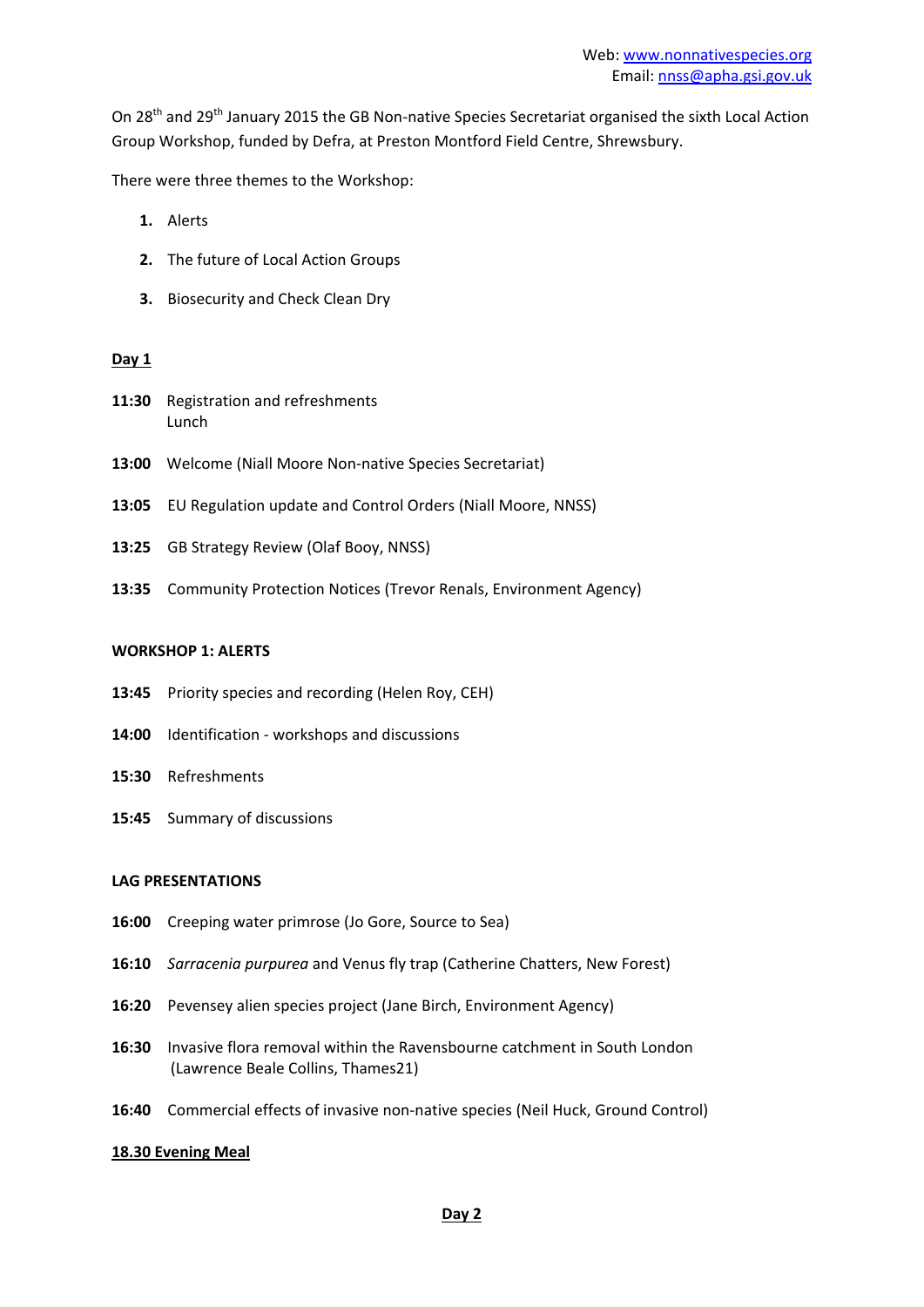#### **WORKSHOP 2: FUTURE OF LOCAL ACTION GROUPS**

**9:30** Findings of the local action groups review (Matt Ashton, Defra)

#### **LAG PRESENTATIONS**

- **09:50** The Medway catchment (and River Cray) Giant Hogweed and INN plant control project 2014 (Andrea Griffiths, Medway Valley Countryside Partnership)
- **10:00** Yorkshire Invasive Species Forum (Ailsa Henderson, Yorkshire Wildlife Trust)
- **10:10** Rhody's and Giant Hogweed a tale of two fights (John Musham, Tee Rivers Trust)
- **10.20** DINNS Project (Meryl Norris, North Wales Wildlife Trust)
- **10:30** Refreshments
- **10:45** Breakout session *How do we take LAGs forward?*
- **11:45** Summary of discussions
- **12:00** Lunch

### **WORKSHOP 3: BIOSECURITY AND CHECK CLEAN DRY**

- **12:45** Biosecurity threats in freshwater (Trevor Renals, Environment Agency)
- **13:00** Quagga mussel update (Karen Harper, London Invasive Species Initiative)
- **13:15** Check Clean Dry communications update (Lucy Cornwell, NNSS)
- **13:25** Biosecurity research (Anita Glover, Yorkshire Dales Environment Network)
- **13:40** Refreshments
- **14:00** Breakout session *How do we best implement aquatic biosecurity?*
- **15:00** Summary of discussions
- **15:15** General questions and answers
- **15:30** Biosecurity demonstrations Field staff - freshwater and terrestrial Recreational water users

**16:00** Close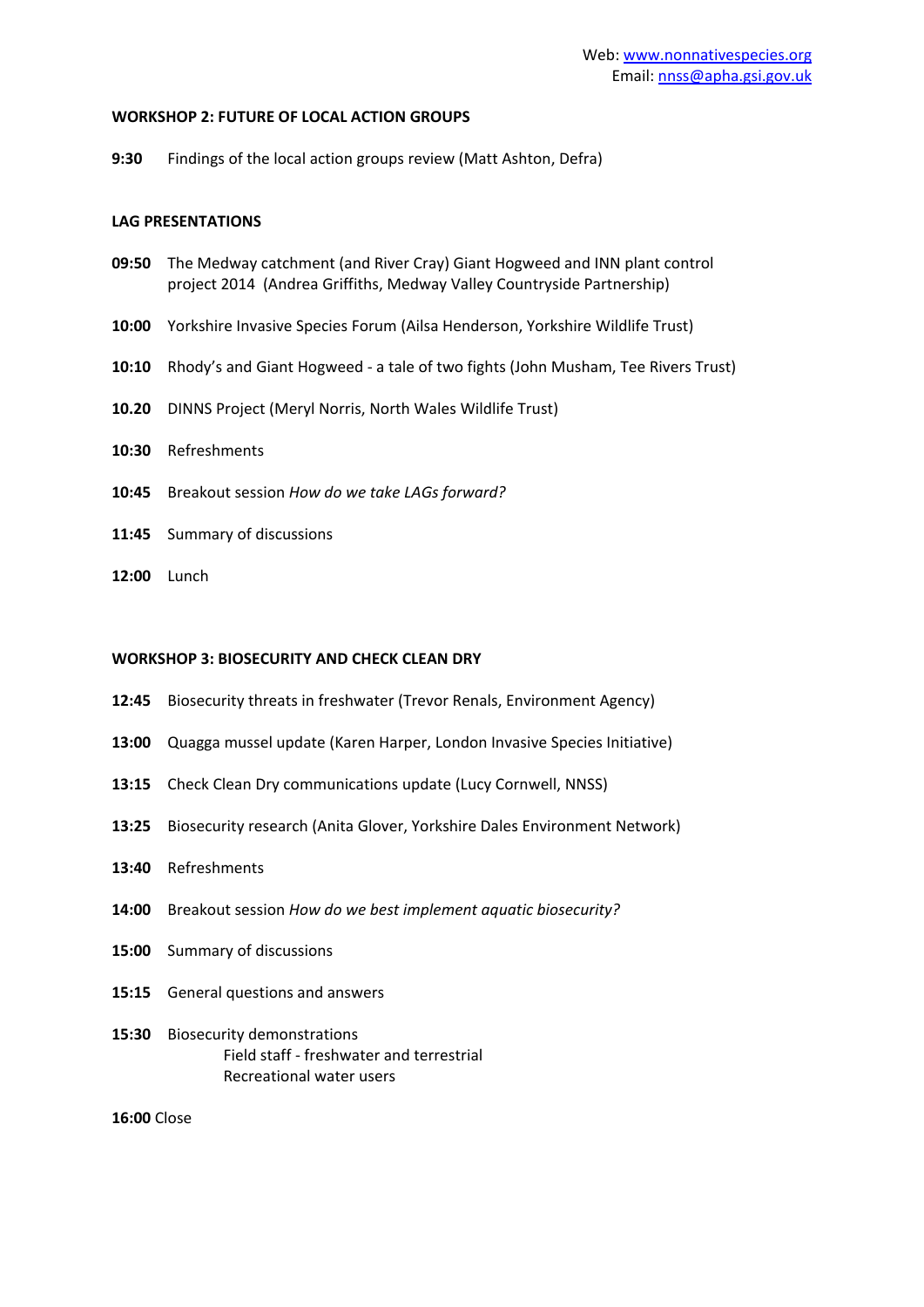#### **Workshop feedback**

#### **Workshop 1: Alerts**

Chairs:

Trevor Renals, Catherine Chatters, Niall Moore.

## Aim

Practical session to introduce some of the high priority invasive species that LAGs should be raising awareness of / looking out for when working in the field. The NNSS and workshop participants provided specimens and identification materials. Workshop chairs, and others with any experience of these species helped to highlight their key features.

As this session was practical there is no summary of conclusions, however some key points were made:

- Many participants were keen to replicate the session for their own staff / volunteers / local organisations
- LAGs would find it useful to borrow specimens from each other / the NNSS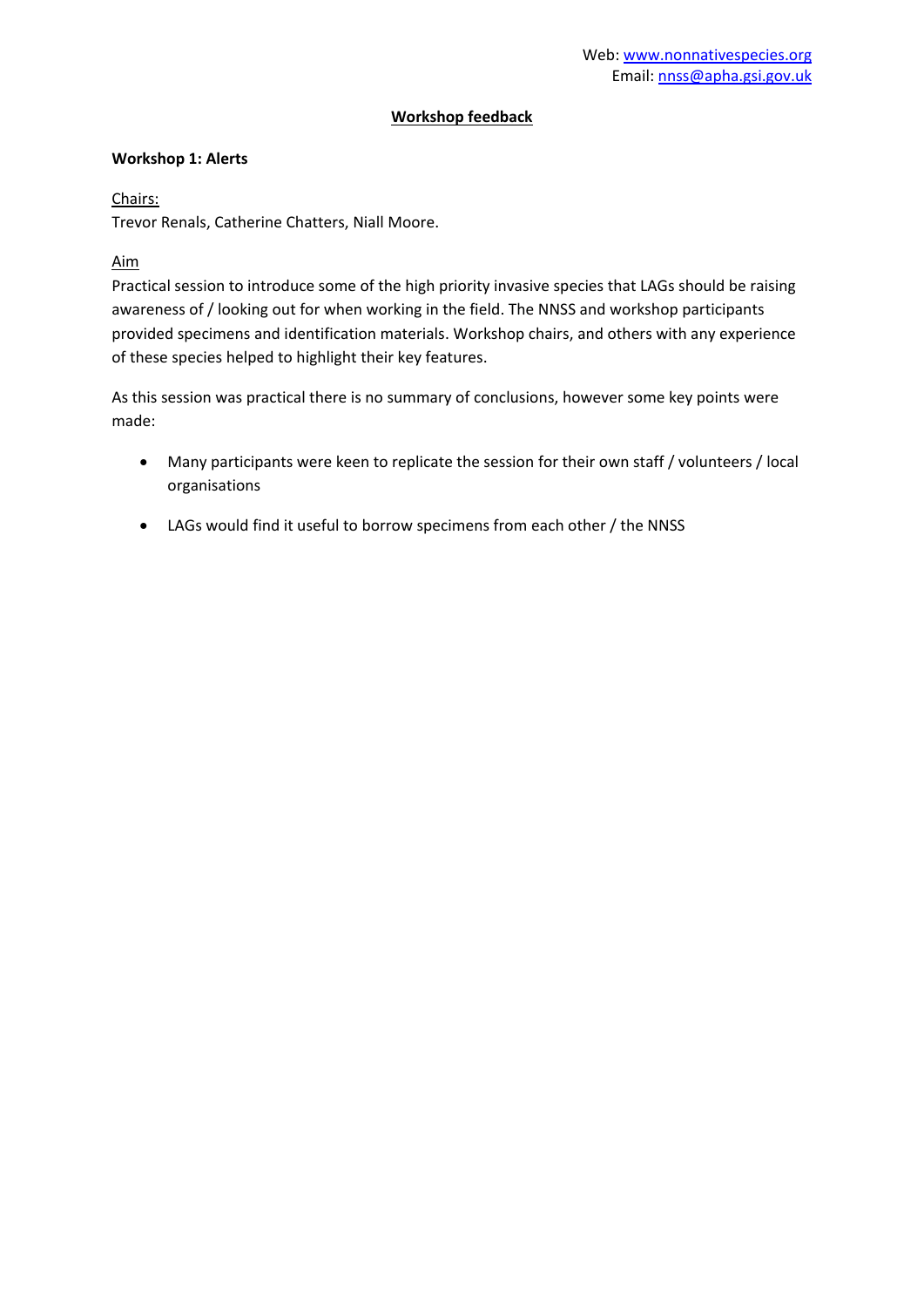#### **Workshop 2: Future of Local Action Groups**

### Chairs:

Trevor Renals, Mike Sutton-Croft, Nicola Morris

### Aim

These sessions are provided for LAG members to share experiences, discuss issues that have come up and get ideas / inspiration from others.

#### Summary of conclusions from workshop breakout sessions

- LAGs would benefit from more joined up working. A number of LAGs expressed interest in forming a group to bid for LIFE+ funding in 2016.
- LAGs highlighted the importance of a central coordinator role within each LAG to maintain volunteers and project, record work and troubleshoot problems.
- Some LAGs have managed to secure alternative funding although this is often small pots of money. LAGs noted that funding for invasive species work is often indirect, i.e. supporting work on protected species by clearing invasive species from their habitat.

#### *Suggestions for useful resources*

- Link to Big Tent online forum on website.
- Draft press release template.
- More images of LAG work in the online gallery.
- Direction to potential funding sources.
- Other skills of volunteers, i.e. writing, web design etc

#### *Suggestions for funding sources*

- Joint HLF / LIFE bid in 2016
- Parish councils
- Water companies
- Contractors / developers, may be keen to fund work as part of corporate responsibility. Also have plant machinery which could be utilised by LAGs.
- Natura 2000
- Lottery funding and Esme Fairburn (for education and awareness raising)
- Carrying out commercial work

## *Suggestions for attracting volunteers*

- o Working with colleges / universities on student projects.
- o Corporate days out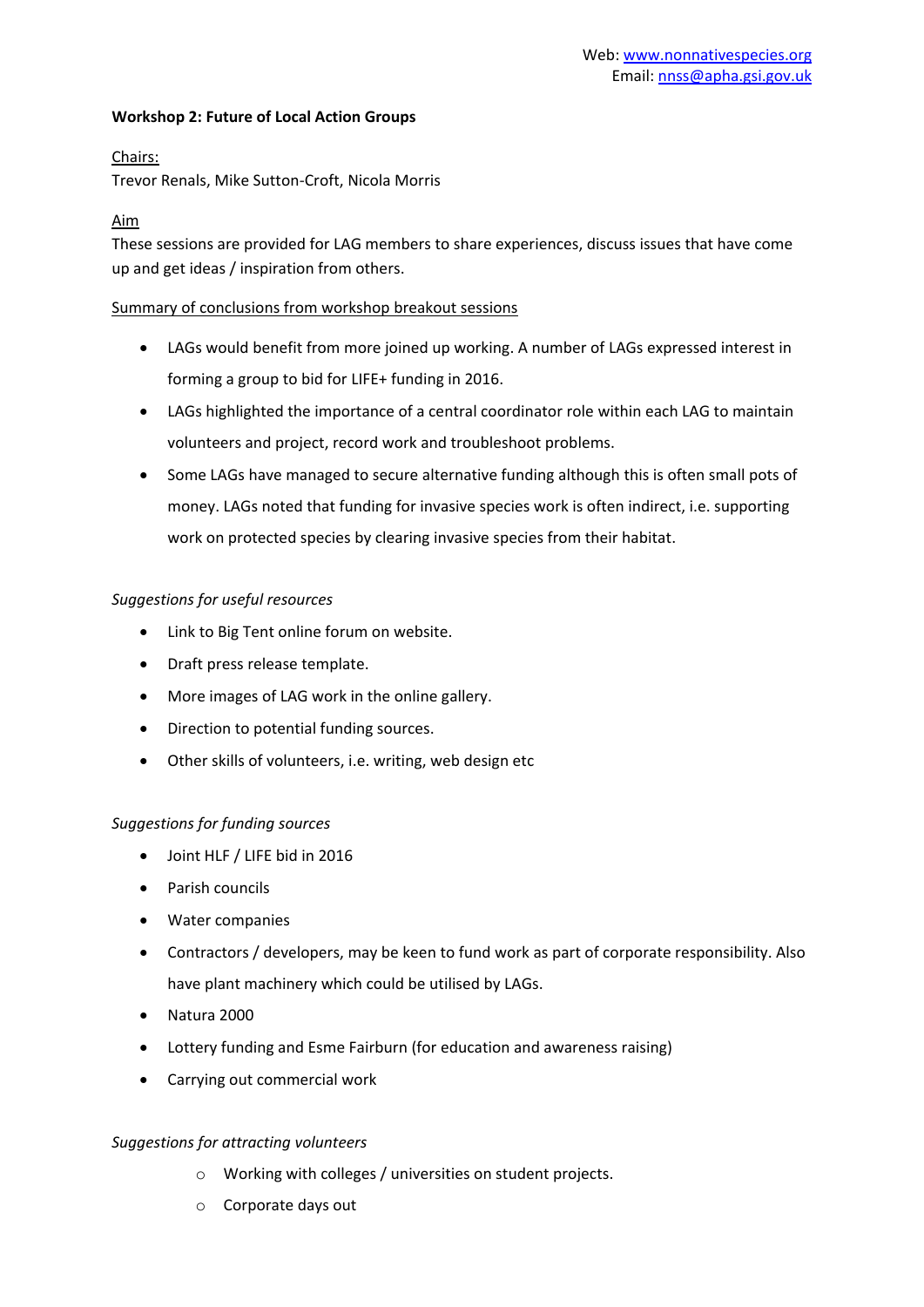#### **Workshop 3: Implementing aquatic biosecurity**

#### Chairs:

Sal Potts, Kay Haw, Anita Glover

### Aim

These sessions are provided for LAG members to share experiences, discuss issues that have come up and get ideas / inspiration from others. Suggest starting by asking everyone to consider what they have found to be effective, issues and ways that the NNSS could support.

#### Summary of conclusions from workshop breakout sessions

- LAGs are already carrying out a range of biosecurity training events for staff, stakeholders and local organisations.
- LAGs have found that the effort it takes to follow biosecurity needs to be minimised to increase uptake, i.e.by providing wash down facilities etc.
- Currently it is difficult to assess whether attendees of biosecurity events are continuing to implement biosecurity measures. Follow up questionnaires several months after the event could be used to track this.

## *Suggestions for useful resources / events:*

- List of contacts who could help to provide biosecurity training
- Biosecurity training packs containing training materials, risk assessments, scenarios etc
- Specimens in resin
- Examples of good practice, i.e. report from Grafham water (Shrimp alley)
- Washing facilities to be installed next to Check Clean Dry signs
- **•** Biosecurity Event kits
- Biosecurity questionnaire (University of Leeds to produce this)
- Posters
	- o General guidance for countryside
	- o Warning posters for specific species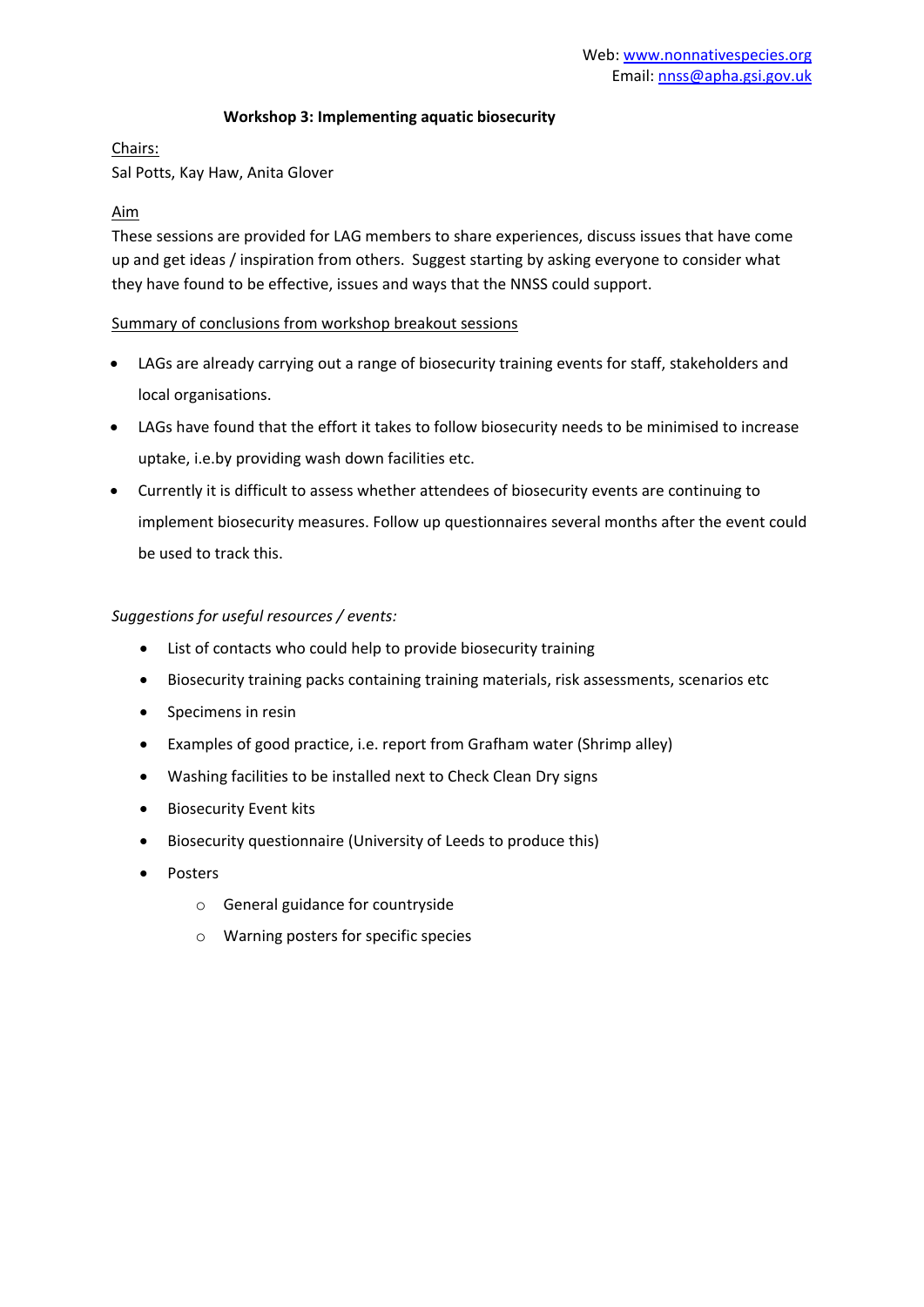#### **Feedback**

**Attendees:** 44 (see Annex A for participant list)

#### **Number of forms received:** 27

**1. Are you directly involved in a local action project on non-native species?** Yes: 21 No: 6

## **2. Do you think the workshop was a worthwhile exercise? If yes please state which parts were most useful and if no, please suggest improvements.**

#### All answered 'yes'

The breakout sessions were one of the most popular parts of the workshop. Comments from attendees included "I particularly enjoyed the ID sessions in the classrooms" and "the discussions were really engaging and encouraged lively debate".

Another key part of the workshop for many was having the chance to meet with other project officers to share knowledge and experience. Attendees described the workshop as a "great opportunity to meet people and share ideas" and one stated "I am leaving with loads more knowledge and ideas to help my project"

Participants also found the talks useful, particularly those on legislation and from other LAGs on practical examples of controlling INNS.

#### *Other comments:*

"Extremely informative and enjoyable sessions. Didn't realise how extensive and extreme some of the issues had become – will be spreading the word"

"As always, a great friendly, relaxed yet stimulating atmosphere"

"The sessions have enthused me to be more proactive within my organisation"

"Please keep this workshop going as it allows us to feel like a community and fosters group working"

## **3. Do you have any suggestions for improvements to the NNSS website, in particular the Local Action Groups section?**

One of the most popular requests was for downloadable resources for LAGs undertaking biosecurity workshops, i.e. model presentations, protocols and risk assessment templates.

Other ideas included:

- Updated information on potential funding sources.
- Suggestion that LAGs should update the projects database
- More images in gallery of volunteers / contractors at work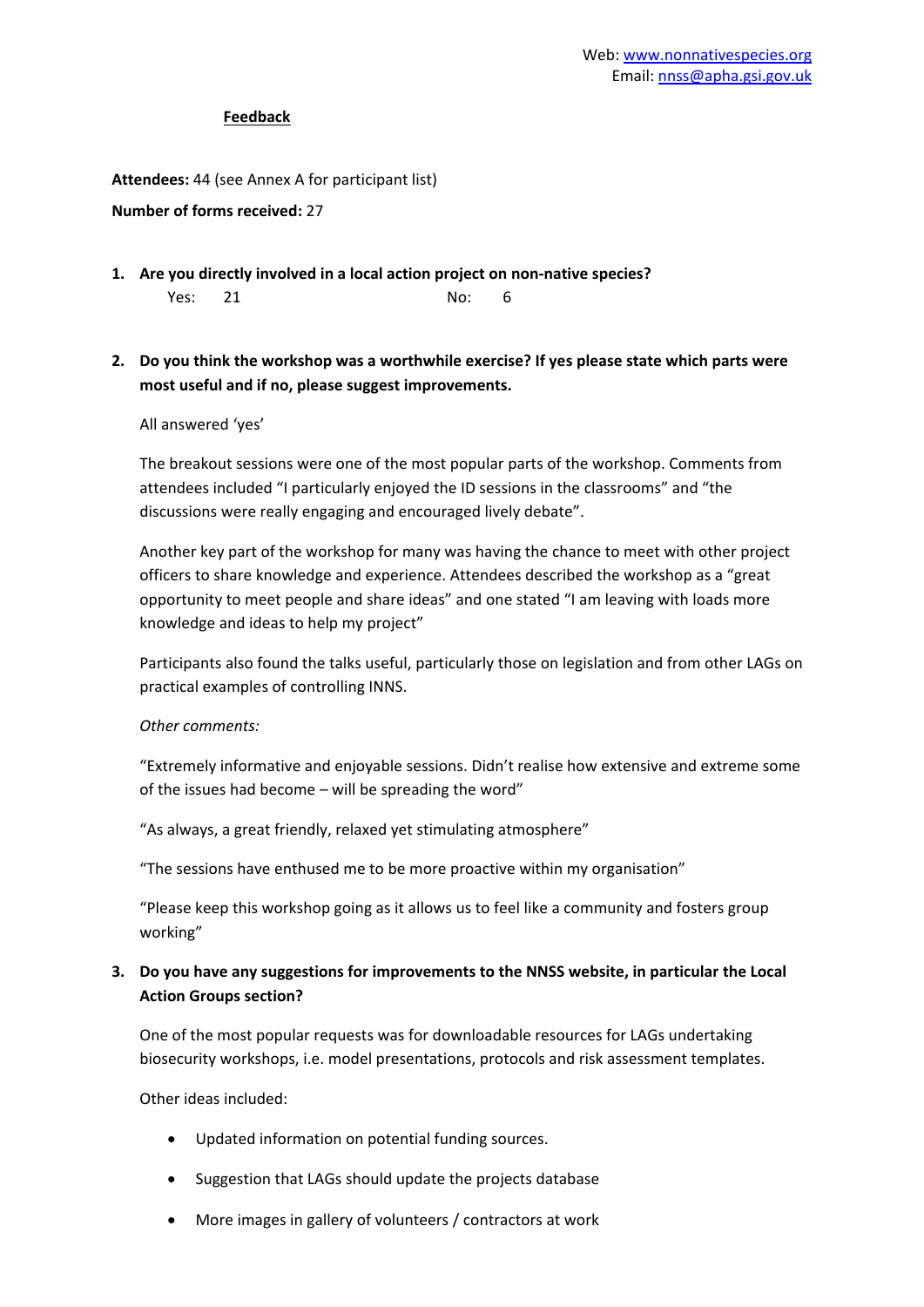## **Annex 1. List of participants:**

| Matt         | Ashton               | Defra                                                               |
|--------------|----------------------|---------------------------------------------------------------------|
| Lawrence     | <b>Beale-Collins</b> | Thames21                                                            |
| Jane         | <b>Birch</b>         | Environment Agency - Pevensey Alien Species Project                 |
| Olaf         | Booy                 | <b>GB NNSS</b>                                                      |
| Alex         | <b>Brook</b>         | CABI                                                                |
| Lynn         | Brydon               | <b>Cromarty Firth Fishery Trust</b>                                 |
| Richard      | Casey                | Thames21                                                            |
| Penelope     | Chaney               | River Flit Non-Native Species LAG / Wildlife Trust BCN              |
| Catherine    | Chatters             | New Forest Non-Native Plants Project                                |
| Georgina     | Colley               | Wiltshire Wildlife Trust (Source to Sea Project)                    |
| Lucy         | Cornwell             | <b>GB NNSS</b>                                                      |
| <b>Bekka</b> | Corrie-Close         | <b>CFINNS Initiative</b>                                            |
| Karin        | Crofts               | West Cumbria Rivers Trust                                           |
| Matt         | <b>Ellis</b>         | Norty Wales & Dee Inns Forum (NRW)                                  |
| Neil         | Frost                | <b>Chelmer Canal Trust</b>                                          |
| Ceri         | Gibson               | <b>Tyne Rivers Trust</b>                                            |
| Anita        | Glover               | Yorkshire Dales Environment Network                                 |
| Jo           | Gore                 | Source to Sea                                                       |
| Clare        | Gower                | Chester Zoo                                                         |
| <b>Neil</b>  | Green                | Avon Invasive Weed Forum                                            |
| Andrea       | Griffiths            | Medway Valley Countryside Partnership                               |
| Karen        | Harper               | London Invasive Species Initiative                                  |
| Kay          | Haw                  | Wildlife and Countryside Link Invasive Non-Native Species Group and |
|              |                      | <b>Woodland Trust</b>                                               |
| Ruth         | Hawksley             | Wildlife Trust / Bourn Free                                         |
| Ailsa        | Henderson            | Yorkshire Wildlife Trust/ Yorkshire Invasive Species Forum          |
| Matt         | Holden               | Dedham Vale AONB and Stour Valley Project, Stour Valley Non-Native  |
|              |                      | <b>Invasive Species LAG</b>                                         |
| Neil         | Huck                 | Ground Control Ltd/ British Association of Landscape Industries     |
| Andrew       | Jennings-Giles       | Chester Zoo                                                         |
| Adrian       | Jowitt               | Natural England                                                     |
| James        | Macfarlane           | <b>Cormac Solutions</b>                                             |
| Ann-Marie    | MacMaster            | Scottish Mink Initiative (RAFTS)                                    |
| Sarah        | McIntyre             | Arun & Rother Connections Project (RSPB)                            |
| Niall        | Moore                | <b>GB NNSS</b>                                                      |
| Nicola       | Morris               | SINNG (Cornwall College)                                            |
| John         | Musham               | <b>Tees Rivers Trust</b>                                            |
| Meryl        | <b>Norris</b>        | North Wales Wildlife Trust                                          |
| Marie        | Pagès-Gold           | University of Aberdeen                                              |
| Sally        | Potts                | <b>BEACON</b>                                                       |
| Linda        | Raine                | <b>GB NNSS</b>                                                      |
| Trevor       | Renals               | <b>Environment Agency</b>                                           |
| Helen        | Roy                  | Centre for Ecology & Hydrology                                      |
| Glen         | Skelton              | <b>Surrey Wildlife Trust</b>                                        |
| Mike         | Sutton-Croft         | Norfolk Non-native Species Initiative                               |
| Merlin       | Unwin                | Merlin Unwin Books                                                  |